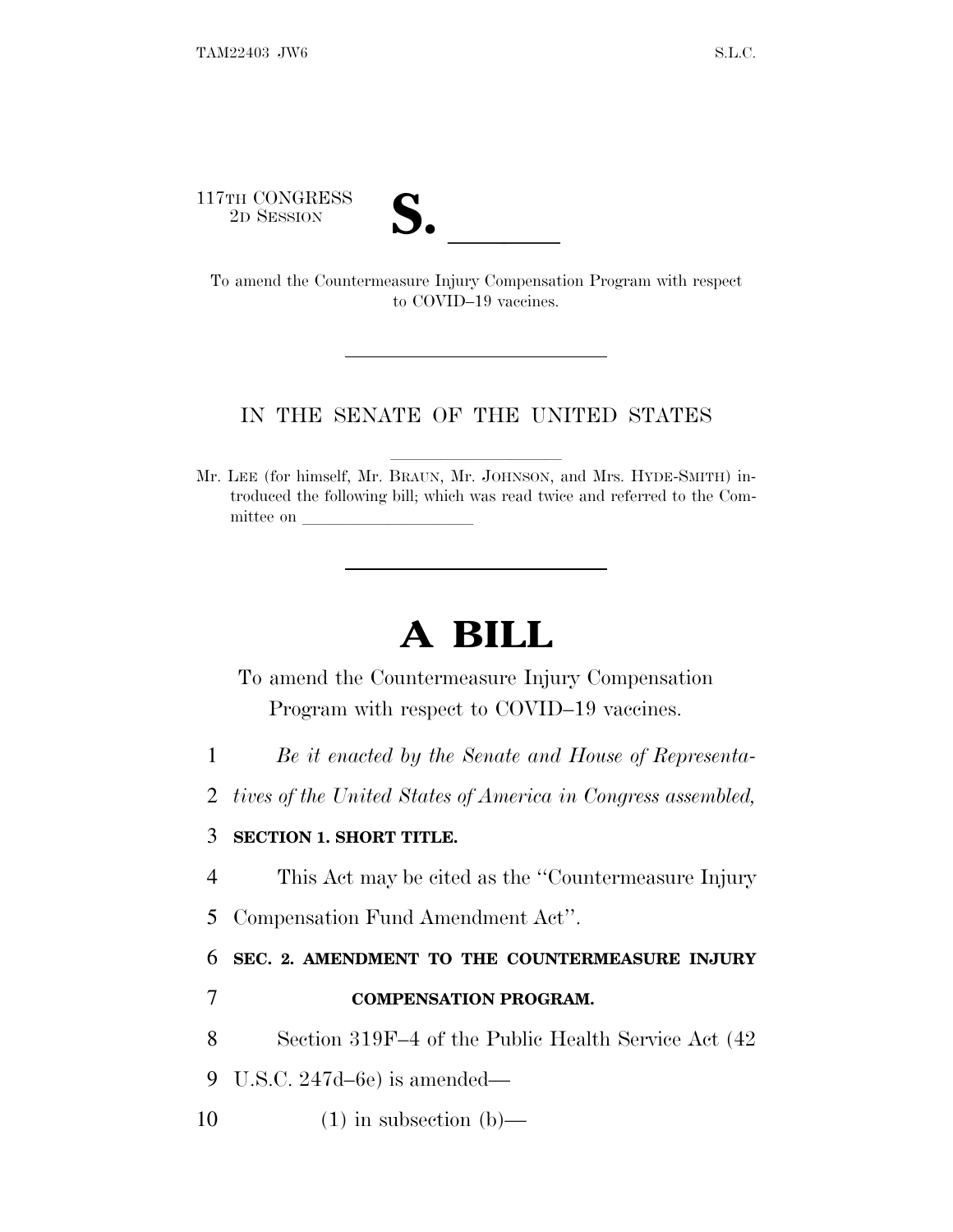| $\mathbf{1}$   | $(A)$ in paragraph $(1)$ , by striking "under"        |
|----------------|-------------------------------------------------------|
| $\overline{2}$ | $319F-3(b)$ " and inserting "under section"           |
| 3              | $319F-3(b)$ ";                                        |
| $\overline{4}$ | $(B)$ in paragraph $(2)$ —                            |
| 5              | (i) by striking "and be in the same                   |
| 6              | amount" and all that follows through                  |
| $\overline{7}$ | "shall not apply" and inserting "be in the            |
| 8              | same amount, and be subject to the same               |
| 9              | conditions as is prescribed by section                |
| 10             | $2115"$ ;                                             |
| 11             | $(C)$ by striking paragraphs $(3)$ and $(4)$ and      |
| 12             | inserting the following:                              |
| 13             | "(3) DETERMINATION OF ELIGIBILITY<br><b>AND</b>       |
| 14             | COMPENSATION.—Compensation shall be awarded           |
| 15             | under this section to eligible individuals in accord- |
| 16             | ance with the procedure set forth in sections 2111,   |
| 17             | 2112, 2113, and 2121 for purposes of the National     |
| 18             | Vaccine Injury Compensation Program, subject to       |
| 19             | the other provisions of this section.";               |
| 20             | (D) by inserting before paragraph $(5)$ the           |
| 21             | following:                                            |
| 22             | $``(4)$ TIME FOR FILING PETITIONS.—                   |
| 23             | ``(A)<br>PREVIOUSLY SUBMITTED<br>$RE-$                |
| 24             | QUESTS.-                                              |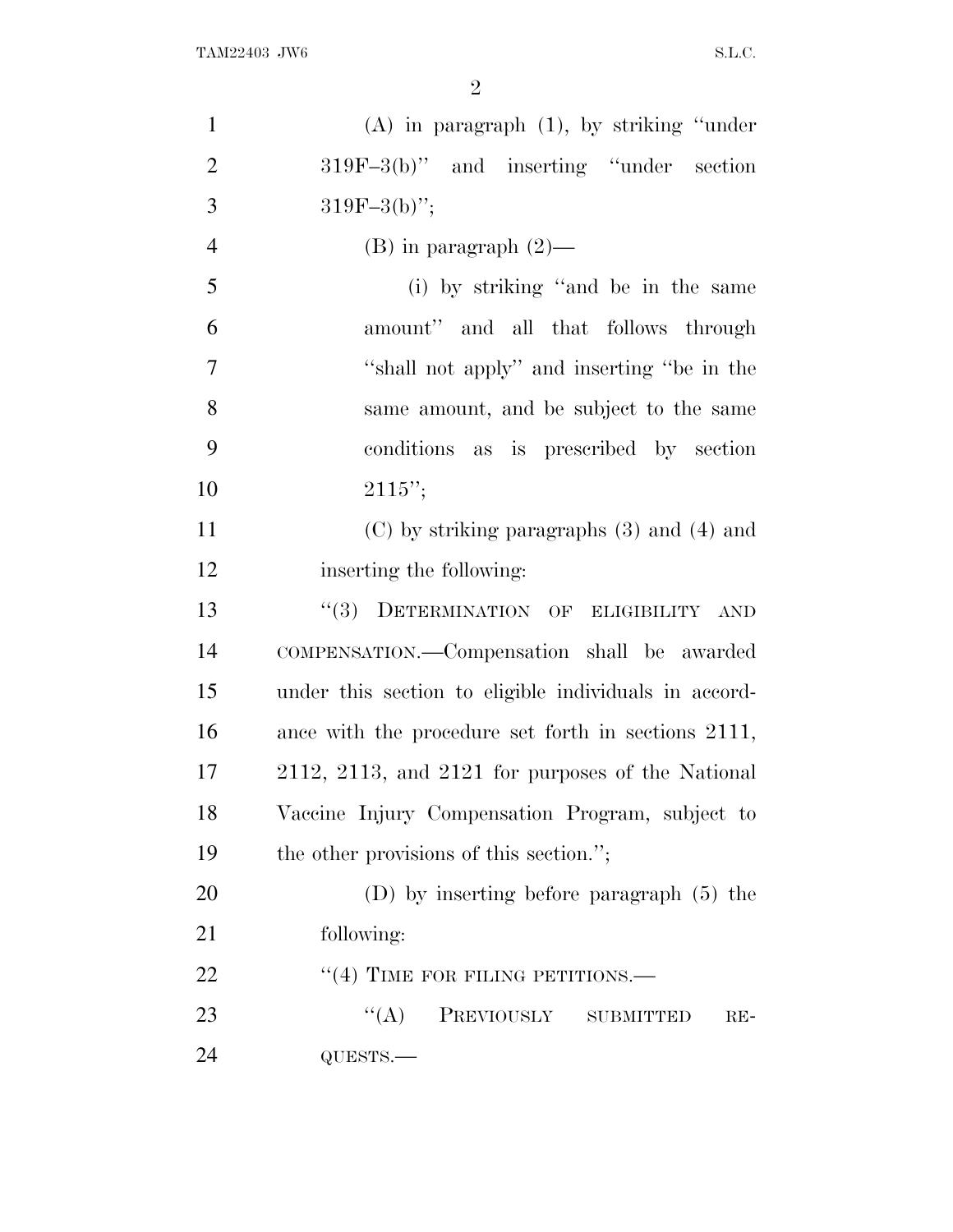| "(i) PENDING CLAIMS.—In the case of<br>$\mathbf{1}$                  |  |
|----------------------------------------------------------------------|--|
| $\overline{2}$<br>request for compensation submitted<br>$\mathbf{a}$ |  |
| 3<br>under this section before the date of enact-                    |  |
| $\overline{4}$<br>ment of the Countermeasure Injury Com-             |  |
| 5<br>pensation Fund Amendment Act for which                          |  |
| 6<br>no compensation has been provided prior                         |  |
| 7<br>to such date of enactment, in order to be                       |  |
| 8<br>eligible for compensation under this sec-                       |  |
| 9<br>tion, not later than 28 months after such                       |  |
| 10<br>date of enactment, the individual shall sub-                   |  |
| 11<br>mit a new petition under this section, con-                    |  |
| 12<br>sistent with the amendments made by the                        |  |
| 13<br>Countermeasure Injury Compensation                             |  |
| 14<br>Fund Amendment Act.                                            |  |
| "(ii) PREVIOUSLY PAID CLAIMS.—In<br>15                               |  |
| 16<br>the case of a request for compensation sub-                    |  |
| 17<br>mitted under this section and paid under                       |  |
| this section before the date of enactment of<br>18                   |  |
| 19<br>the Countermeasure Injury Compensation                         |  |
| 20<br>Fund Amendment Act that relates to a                           |  |
| 21<br>COVID-19 countermeasure, the individual                        |  |
| 22<br>receiving such compensation may submit a                       |  |
| 23<br>subsequent petition under this section for                     |  |
| 24<br>additional compensation in the amount the                      |  |
| 25<br>individual would have received for such                        |  |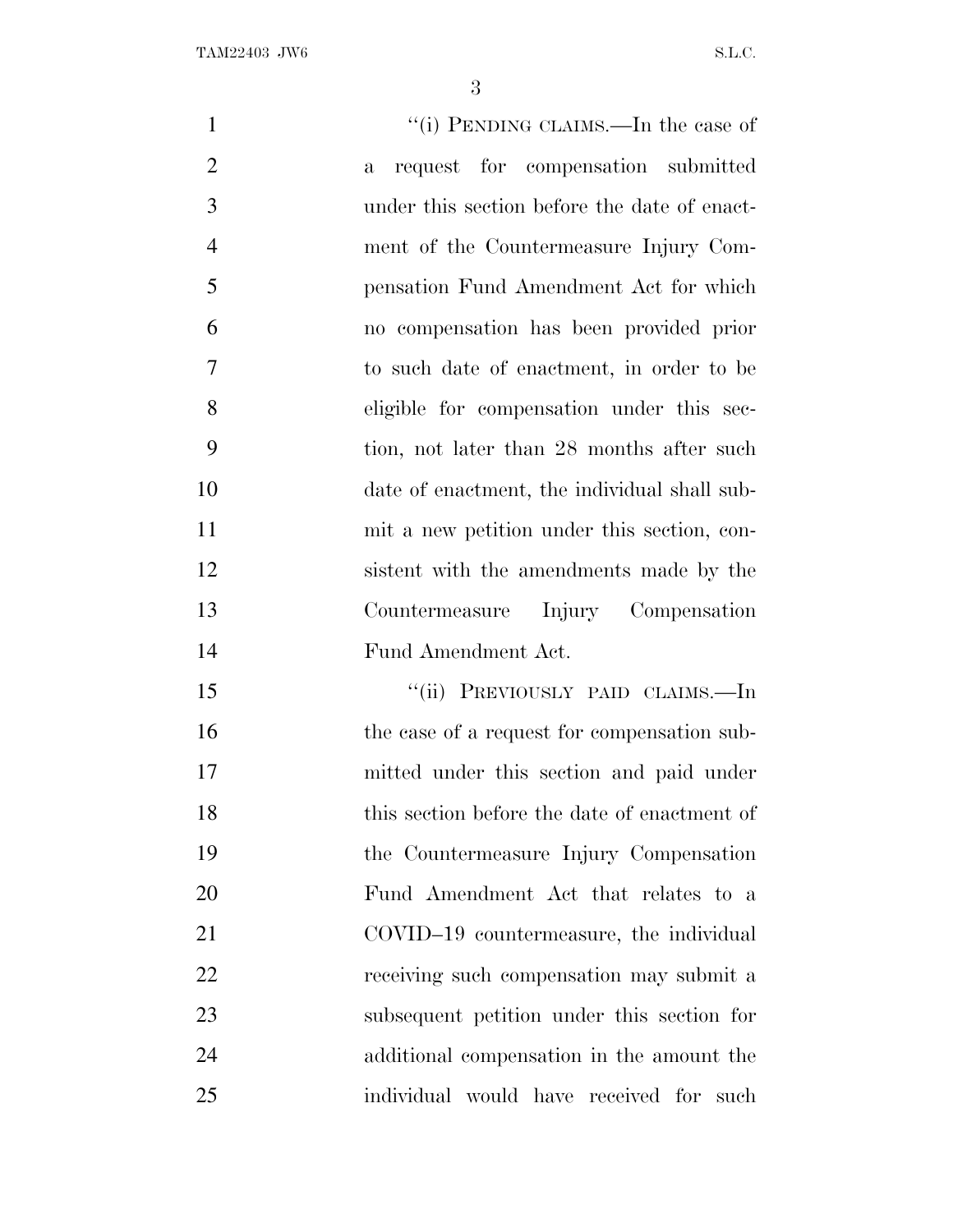| $\mathbf{1}$   | claim under this section after such date of       |
|----------------|---------------------------------------------------|
| $\overline{2}$ | enactment, less the amount already re-            |
| 3              | ceived by the individual.                         |
| $\overline{4}$ | "(B) SUBSEQUENT PETITIONS.—In the                 |
| 5              | case of a an injury or death resulting from the   |
| 6              | administration or use of a covered counter-       |
| $\overline{7}$ | measure to which subparagraph (A) does not        |
| 8              | apply, a petition for benefits or compensation    |
| 9              | under this section shall be filed not later than— |
| 10             | "(i) subject to clause (ii)—                      |
| 11             | $\lq\lq$ (I) in the case of serious phys-         |
| 12             | ical injury, 3 years after the first              |
| 13             | symptom or manifestation of onset of              |
| 14             | a significant aggravation of a covered            |
| 15             | injury; or                                        |
| 16             | $\lq\lq$ (II) in the case of death—               |
| 17             | "(aa) 2 years after death                         |
| 18             | from the administration or use of                 |
| 19             | the covered countermeasure; and                   |
| 20             | "(bb) 4 years after the $oc$ -                    |
| 21             | currence of the first symptom or                  |
| 22             | manifestation of onset or of the                  |
| 23             | significant aggravation of the in-                |
| 24             | jury from which the death re-                     |
| 25             | sulted; and                                       |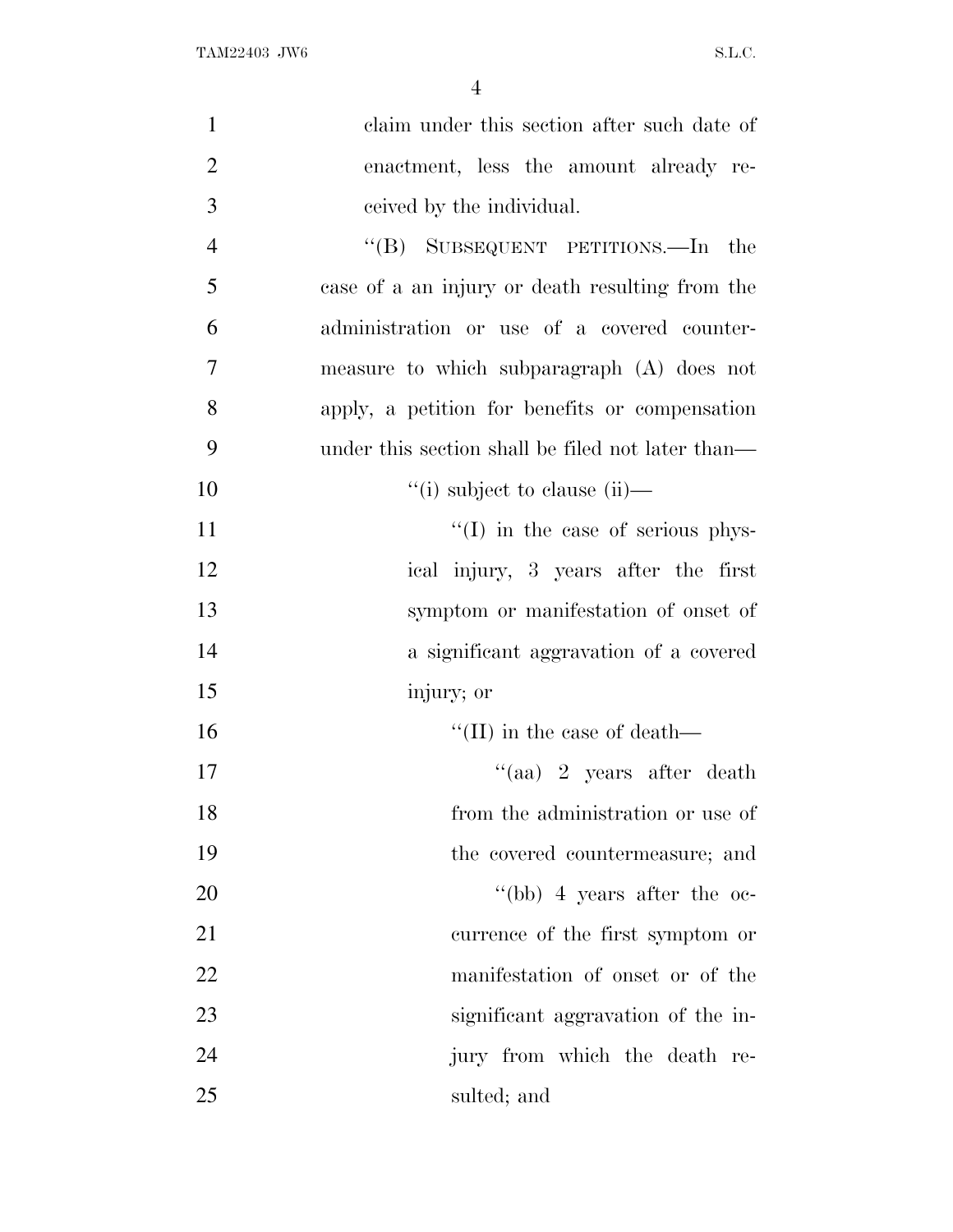| $\mathbf{1}$   | "(ii) in the case that a covered coun-          |
|----------------|-------------------------------------------------|
| $\overline{2}$ | termeasure is added to the table under          |
| 3              | paragraph $(5)(A)$ and the effect is to per-    |
| $\overline{4}$ | mit an individual who was not, before such      |
| 5              | addition, eligible to seek compensation         |
| 6              | under this section, such individual may file    |
| 7              | a petition for such compensation not later      |
| 8              | than 2 years after the effective date of the    |
| 9              | addition of such countermeasure.";              |
| 10             | $(E)$ in paragraph $(5)$ , by striking subpara- |
| 11             | graphs (B) and (C) and inserting the following: |
| 12             | "(B) AMENDMENT WITH RESPECT<br>TO               |
| 13             | COVID-19 VACCINES.-                             |
| 14             | "(i) IN GENERAL.—Not later than $60$            |
| 15             | days after receipt of the report under sub-     |
| 16             | paragraph $(C)(iii)$ , the Secretary, taking    |
| 17             | into consideration such report, shall amend     |
| 18             | the covered countermeasure injury table         |
| 19             | established under subparagraph $(A)$ to in-     |
| 20             | clude all injuries related to COVID-19          |
| 21             | vaccines that meet the standard described       |
| 22             | in subparagraph (A). In amending such           |
| 23             | table, the Secretary shall consider injuries    |
| 24             | caused by use of any vaccine that is, or        |
| 25             | was, the subject of an emergency use au-        |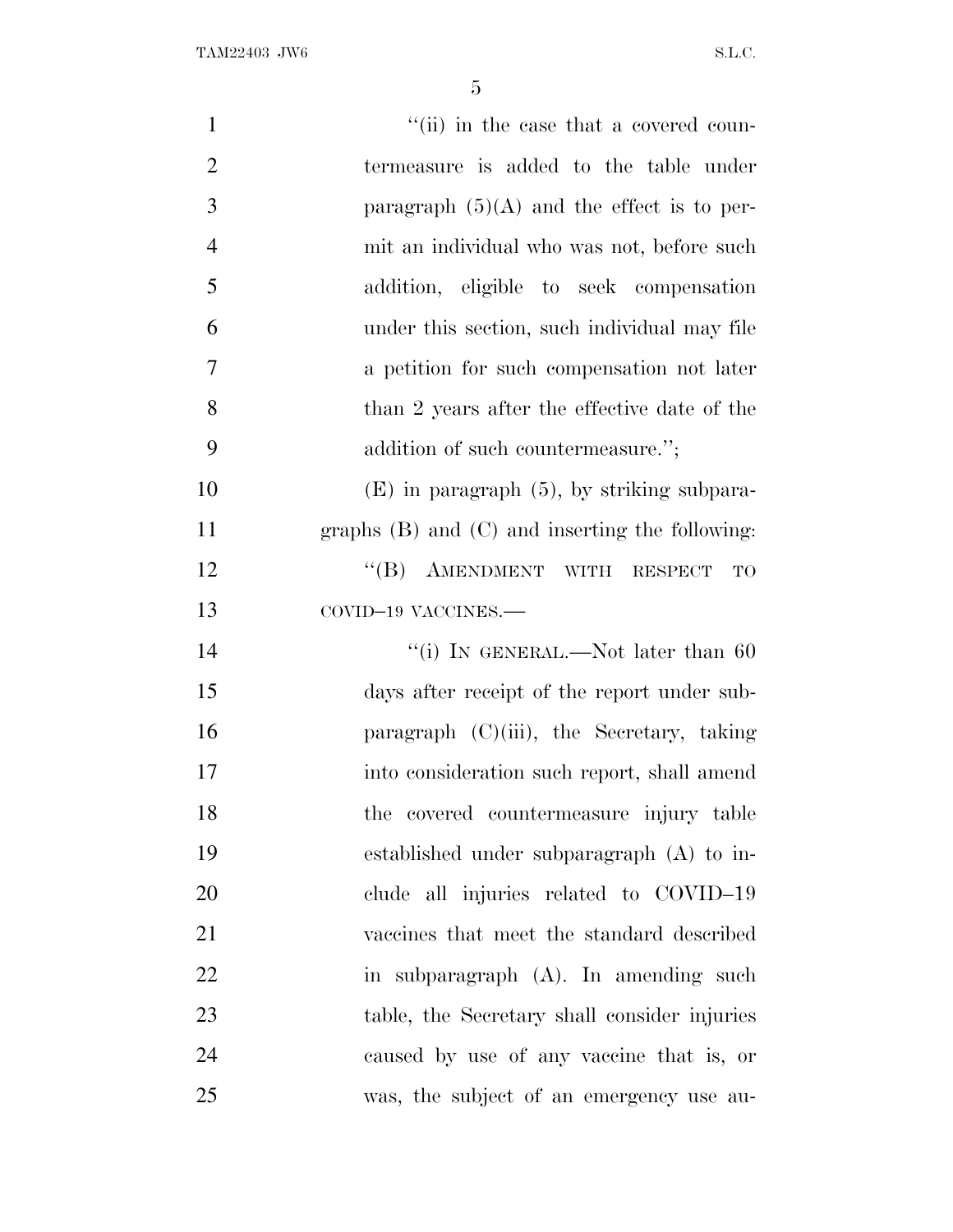| $\mathbf{1}$   | thorization under section 564 of the Fed-    |
|----------------|----------------------------------------------|
|                |                                              |
| $\overline{2}$ | eral Food, Drug, and Cosmetic Act.           |
| 3              | "(ii) EXPLANATION OF CERTAIN DE-             |
| $\overline{4}$ | TERMINATIONS.—With respect to any rec-       |
| 5              | ommendation of the COVID-19 Vaccine          |
| 6              | Commission included in the report under      |
| $\overline{7}$ | subparagraph $(C)(iii)$ that the Secretary   |
| 8              | does not adopt pursuant to this subpara-     |
| 9              | graph, the Secretary, not later than 7 days  |
| 10             | after the covered countermeasure injury      |
| 11             | table has been amended pursuant to clause    |
| 12             | (i), shall publish a written explanation of  |
| 13             | the determination not to adopt such rec-     |
| 14             | ommendation.                                 |
| 15             | "(C) COVID-19 VACCINE COMMISSION.—           |
| 16             | "(i) IN GENERAL.—There is estab-             |
| 17             | lished a commission to be known as the       |
| 18             | COVID-19 Vaccine Commission (referred        |
| 19             | to in this subparagraph as the 'Commis-      |
| 20             | sion') that is tasked with identifying cov-  |
| 21             | ered injuries related to COVID-19 vac-       |
| 22             | cines, for purposes of recommending to the   |
| 23             | Secretary injuries for inclusion on the cov- |
| 24             | ered countermeasure injury table, as de-     |
| 25             | scribed in subparagraph (B).                 |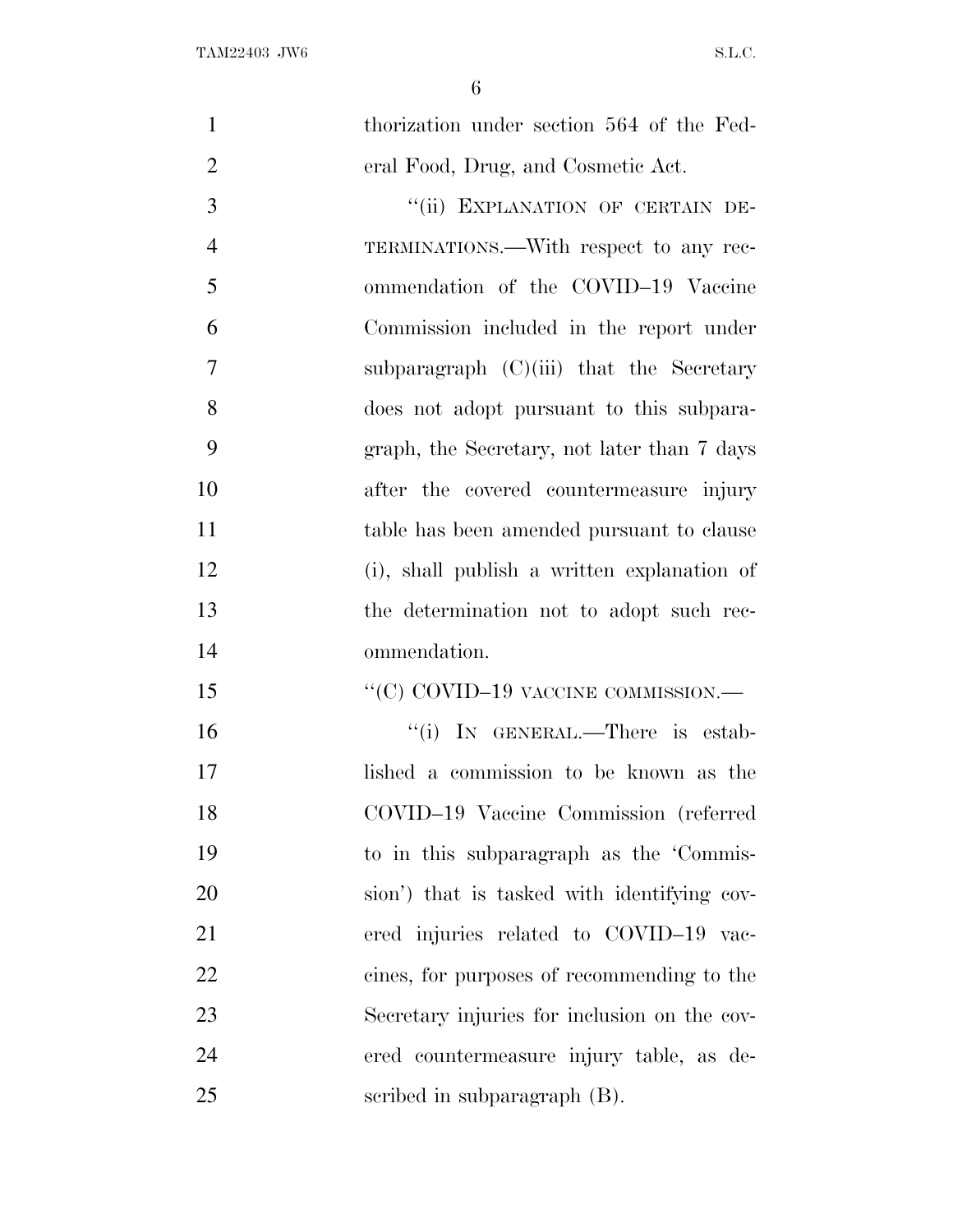| $\mathbf{1}$   | "(ii) MEMBERSHIP.-                 |
|----------------|------------------------------------|
| $\overline{2}$ | "(I) IN GENERAL.—The Commis-       |
| 3              | sion shall be composed of the fol- |
| $\overline{4}$ | lowing:                            |
| 5              | "(aa) The Secretary, or a          |
| 6              | designee of the Secretary, to      |
| 7              | serve as an ex officio member.     |
| 8              | "(bb) The following mem-           |
| 9              | bers, selected, not later than 30  |
| 10             | days after the date of enactment   |
| 11             | of the Countermeasure Injury       |
| 12             | Compensation Fund Amendment        |
| 13             | Act, in accordance with subclause  |
| 14             | (II):                              |
| 15             | $\lq\lq (AA)$ 3 members ap-        |
| 16             | pointed by the Chair of the        |
| 17             | Committee on Health, Edu-          |
| 18             | cation, Labor, and Pensions        |
| 19             | of the Senate.                     |
| 20             | $\lq\lq$ (BB) 3 members ap-        |
| 21             | pointed by the Ranking             |
| 22             | Member of the Committee            |
| 23             | Health, Education,<br>on           |
| 24             | Labor, and Pensions of the         |
| 25             | Senate.                            |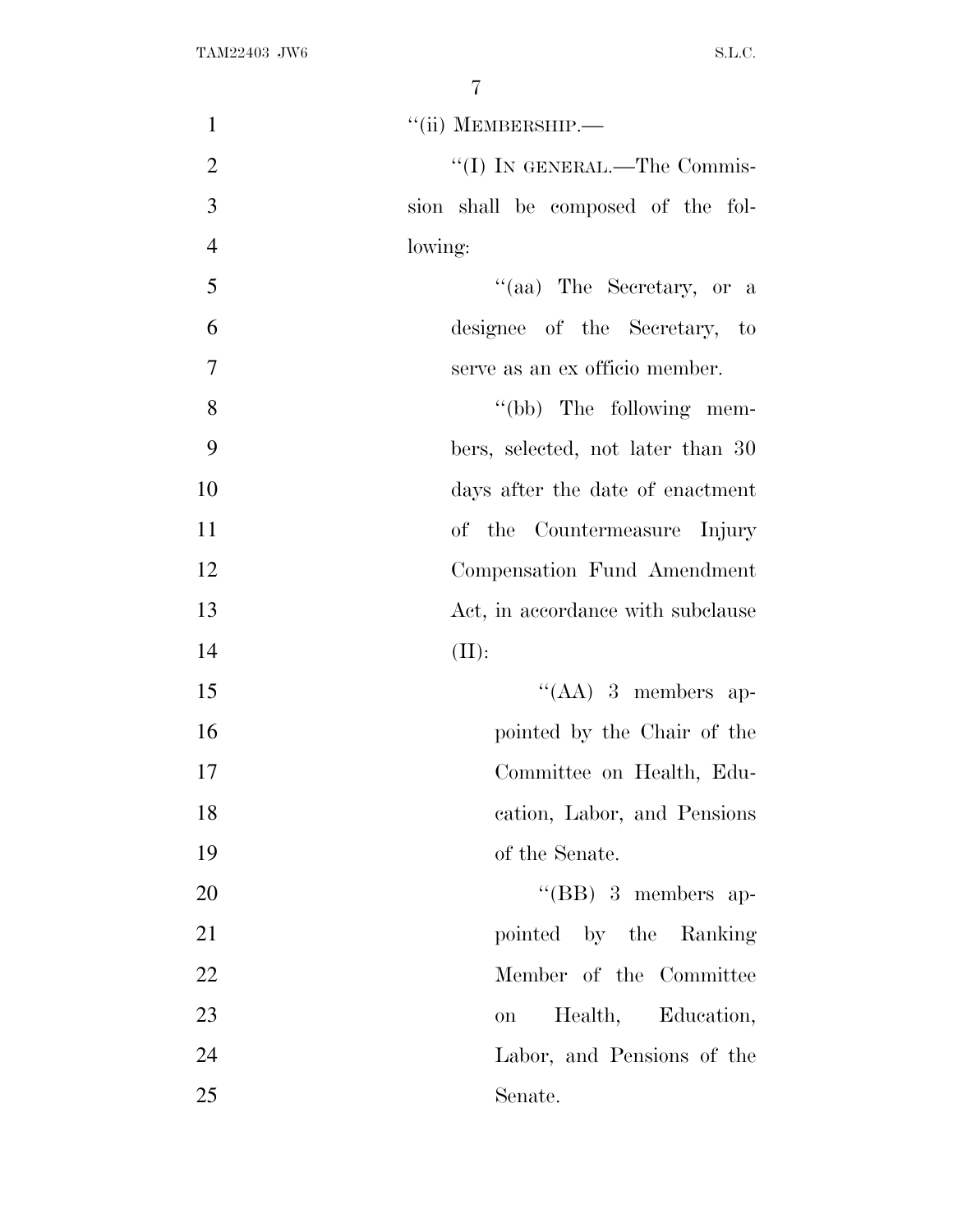| $``(CC)$ 3 members ap-<br>$\mathbf{1}$        |
|-----------------------------------------------|
| $\overline{2}$<br>pointed by the Chair of the |
| 3<br>Committee on Energy and                  |
| $\overline{4}$<br>Commerce of the House of    |
| 5<br>Representatives.                         |
| 6<br>$\lq\lq$ (DD) 3 members ap-              |
| 7<br>pointed by the Ranking                   |
| 8<br>Member of the Committee                  |
| 9<br>on Energy and Commerce of                |
| 10<br>the House of Representa-                |
| 11<br>tives.                                  |
| 12<br>"(II) ELIGIBILITY.—Members se-          |
| 13<br>lected to serve on the Commission       |
| 14<br>pursuant to subclause $(I)(bb)$ shall—  |
| "(aa) be chosen on the basis<br>15            |
| 16<br>of their experience, integrity, im-     |
| 17<br>partiality, and good judgement;         |
| "(bb) at the time of appoint-<br>18           |
| 19<br>ment, not be elected or appointed       |
| 20<br>officers or employees in the exec-      |
| 21<br>utive, legislative, or judicial         |
| 22<br>branch of the Federal Govern-           |
| 23<br>ment; and                               |
| 24<br>$f''(ce)$ at the time of appoint-       |
| 25<br>ment, not be a member of the            |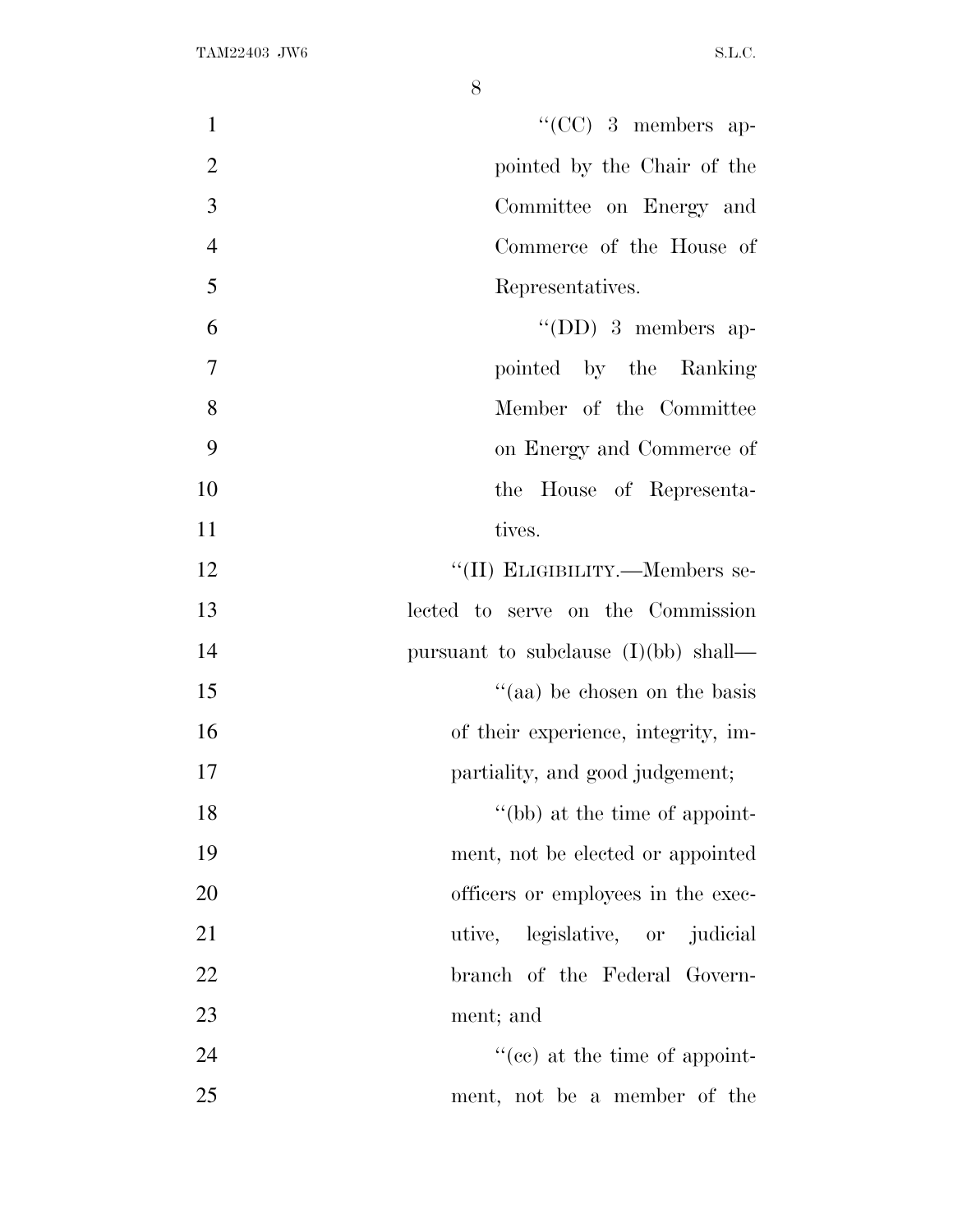| $\mathbf{1}$   | board or an employee of an entity            |
|----------------|----------------------------------------------|
| $\overline{2}$ | whose product is under review, or            |
| 3              | expected to be under review, by              |
| $\overline{4}$ | the Commission.                              |
| 5              | "(III) NO COMPENSATION.—                     |
| 6              | Members of the Commission shall not          |
| 7              | be compensated.                              |
| 8              | "(IV) CONFLICT OF INTEREST.-                 |
| 9              | Each member of the Commission shall          |
| 10             | recuse themselves from advising on a         |
| 11             | covered countermeasure for which the         |
| 12             | member has a conflict of interest as         |
| 13             | described in section $208$ of title 18,      |
| 14             | United States Code.                          |
| 15             | "(iii) REPORT.—No later than one             |
| 16             | year after the date of enactment of the      |
| 17             | Countermeasure Injury Compensation           |
| 18             | Fund Amendment Act, the Commission           |
| 19             | shall submit to the Secretary and make       |
| 20             | publicly available a report identifying cov- |
| 21             | ered injuries considered for purposes of in- |
| 22             | clusion on the covered countermeasure in-    |
| 23             | jury table pursuant to subparagraph (B),     |
| 24             | and the vote counts and outcomes for each    |
| 25             | such injury.                                 |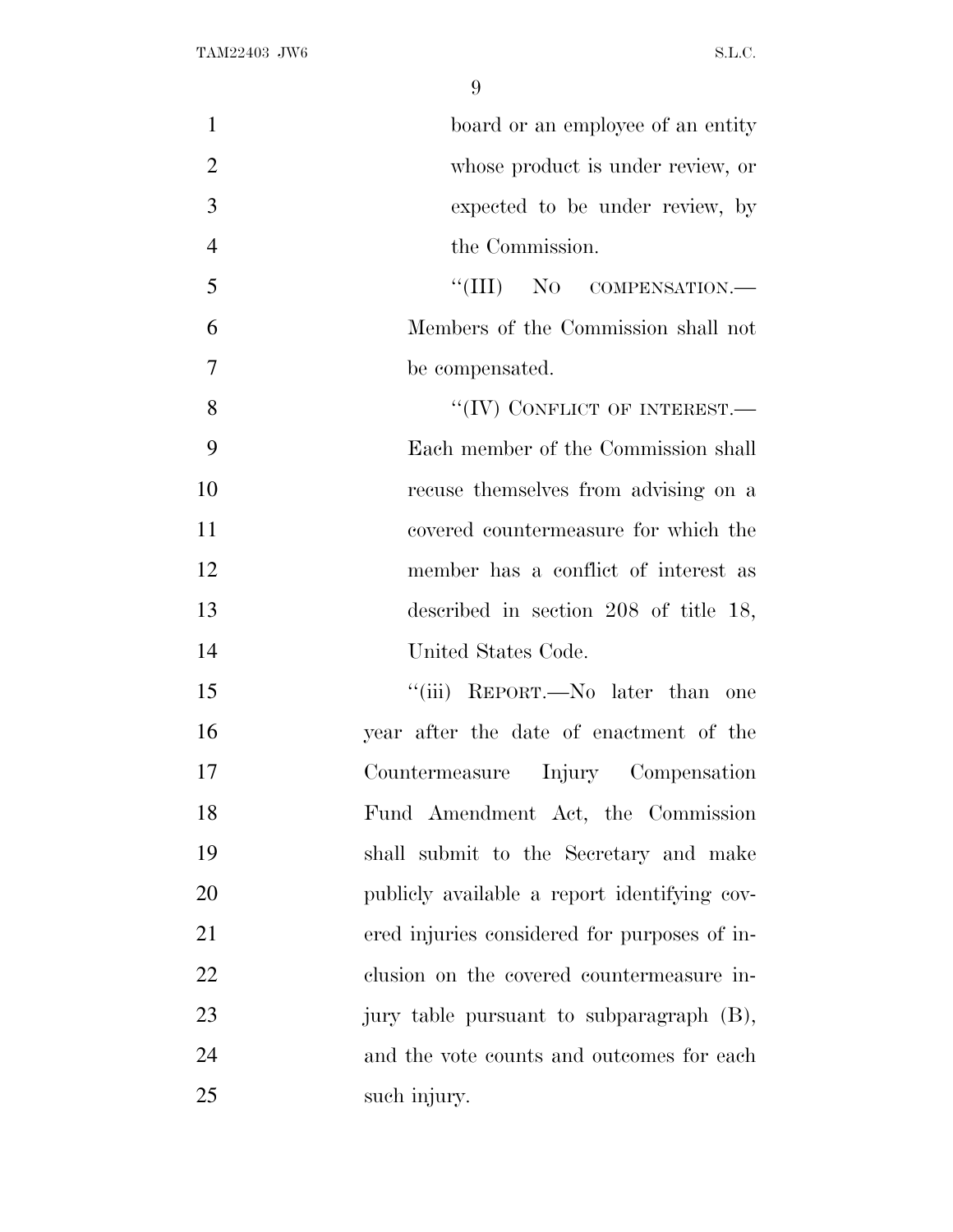TAM22403 JW6 S.L.C.

| $\mathbf{1}$   | "(iv) SUNSET.—The Commission es-                       |
|----------------|--------------------------------------------------------|
| $\overline{2}$ | tablished under this subparagraph shall be             |
| 3              | terminated upon publication of the report              |
| $\overline{4}$ | under clause (iii).";                                  |
| 5              | $(F)$ by redesignating paragraph $(6)$ as              |
| 6              | paragraph $(7)$ ;                                      |
| $\overline{7}$ | $(G)$ by inserting after paragraph $(5)$ the           |
| 8              | following:                                             |
| 9              | $``(6)$ ELECTRONIC FILING OF PETITIONS.—The            |
| 10             | clerk of the United States Court of Federal Claims     |
| 11             | shall provide an option for the electronic filing of a |
| 12             | petition to initiate a proceeding for compensation     |
| 13             | under this section."; and                              |
| 14             | $(H)$ in paragraph $(7)$ , as so redesignated—         |
| 15             | (i) by striking "sections $262, 263,$                  |
| 16             | $264, 265,$ and $266"$ and inserting "sec-             |
| 17             | tions 2111, 2112, 2113, 2115, and 2121";               |
| 18             | (ii) in subparagraph (A), by striking                  |
| 19             | "terms 'vaccine' and 'smallpox vaccine'"               |
| 20             | and inserting "term 'vaccine'";                        |
| 21             | (iii) by amending subparagraph (B) to                  |
| <u>22</u>      | read as follows:                                       |
| 23             | "(B) the term 'Vaccine Injury Table' shall             |
| 24             | be deemed to mean the table established under          |
| 25             | paragraph $(5)(A);$ ";                                 |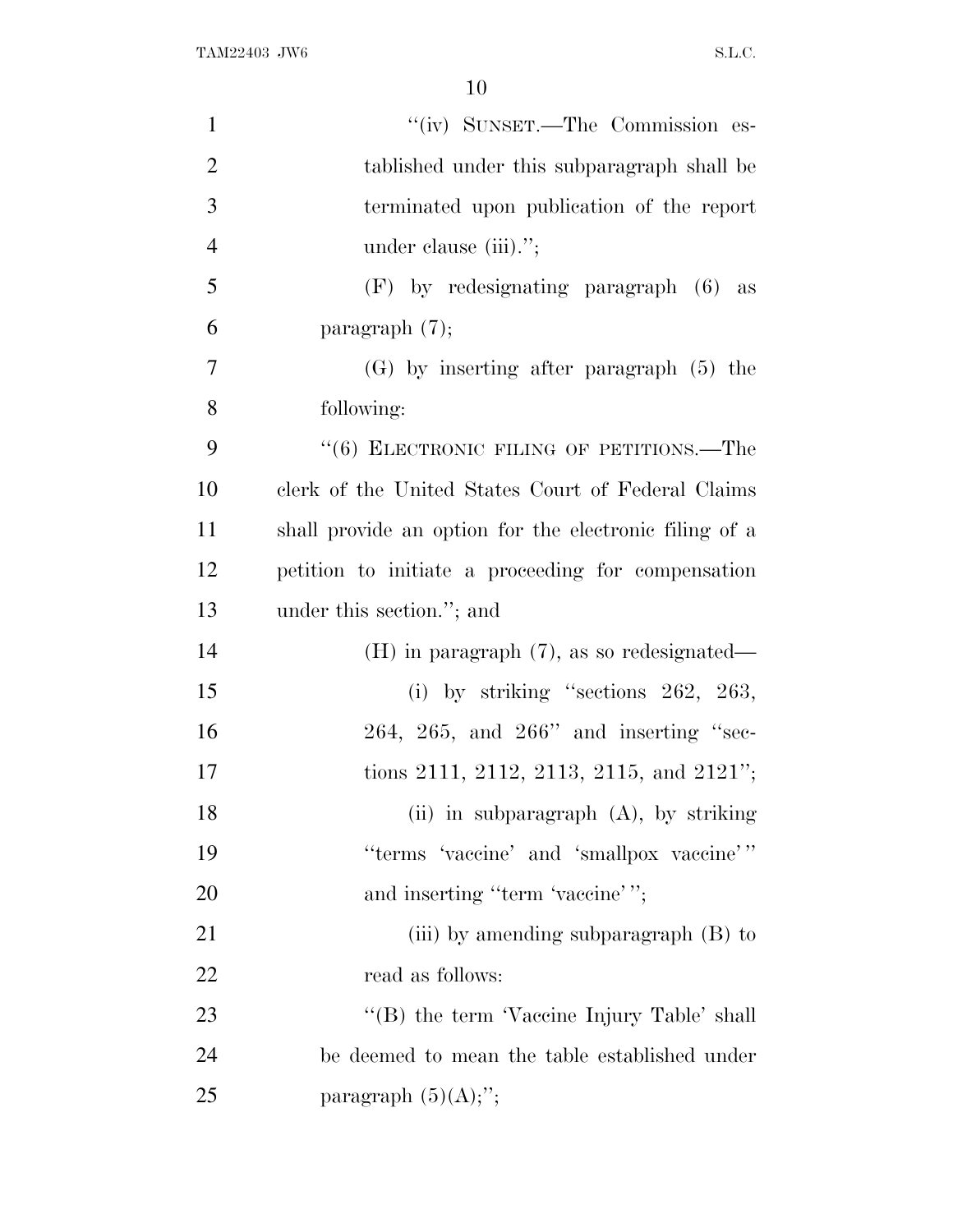TAM22403 JW6 S.L.C.

| $\mathbf{1}$   | (iv) by redesignating subparagraph                    |
|----------------|-------------------------------------------------------|
| $\overline{2}$ | $(C)$ as subparagraph $(F)$ ; and                     |
| 3              | (v) by inserting after subparagraph                   |
| $\overline{4}$ | (B) the following:                                    |
| 5              | $\cdot$ (C) the term 'factors unrelated to the ad-    |
| 6              | ministration of the vaccine' shall be deemed to       |
| 7              | mean factors unrelated to the administration or       |
| 8              | use of a covered countermeasure;                      |
| 9              | $\lq\lq$ (D)(i) the terms 'petition', 'petition under |
| 10             | section 2111', and 'petition filed under section      |
| 11             | 2111' shall be deemed to mean a request for           |
| 12             | compensation under this section; and                  |
| 13             | "(ii) the term 'petitioner' shall be deemed           |
| 14             | to mean a covered individual, as defined in sub-      |
| 15             | section (e), who makes a request for benefits or      |
| 16             | compensation under this section;                      |
| 17             | $\lq\lq(E)$ the term 'vaccine-related injury or       |
| 18             | death' shall be deemed to mean a covered in-          |
| 19             | jury, as defined in subsection (e); and"; and         |
| 20             | $(2)$ in subsection $(d)$ —                           |
| 21             | (A) in paragraph $(1)$ , by striking ", or if         |
| 22             | the Secretary fails" and all that follows through     |
| 23             | " $319F-3(d)$ " and inserting a period; and           |
| 24             | $(B)$ in paragraph $(5)$ , by striking "under"        |
| 25             | subsection (a) the Secretary determines that a        |